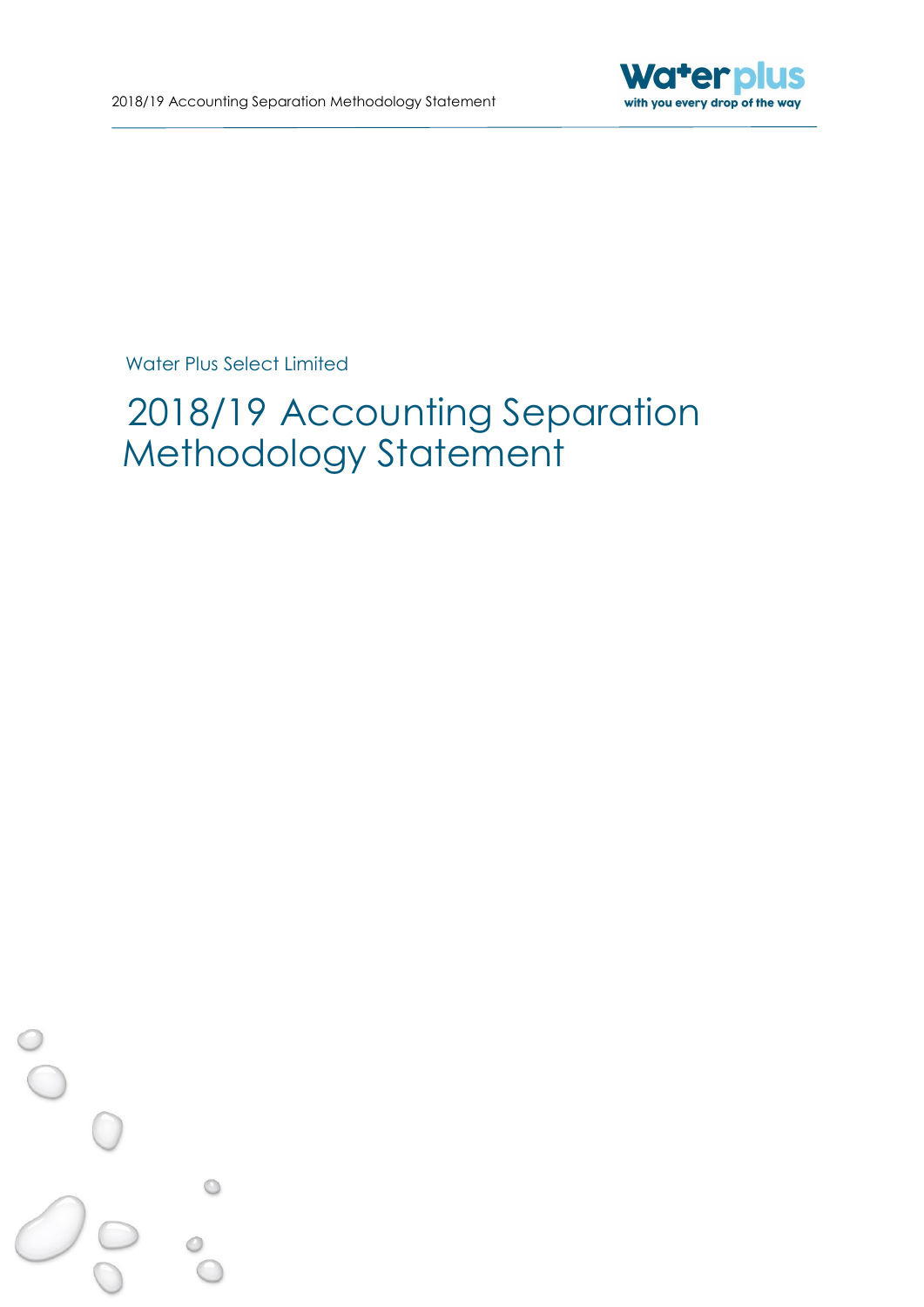

# 1 Table of Contents

| $\overline{2}$ |                                                                         |
|----------------|-------------------------------------------------------------------------|
| 3              |                                                                         |
| 3.1            |                                                                         |
| $\overline{4}$ |                                                                         |
| 5              |                                                                         |
| 5.1            |                                                                         |
| 5.2            |                                                                         |
| 5.3            |                                                                         |
| 5.4            | Adjustments for differences between statutory and RAG definitions9      |
| 6              |                                                                         |
| 7              |                                                                         |
| 8              |                                                                         |
| 9              |                                                                         |
| 10             |                                                                         |
| 11             | Section 2 - Price review and other segmental reporting11                |
| 11.1           |                                                                         |
| 11.2           |                                                                         |
| 11.3           |                                                                         |
| 11.4           | 2D - Historical cost analysis of fixed assets - wholesale and retail 17 |
| 11.5           | 2E - Analysis of capital contributions and land sales - wholesale17     |
| 11.6           |                                                                         |
| 11.7           | 2G/2H - Non-household revenues by customer type (Water/Wastewater)17    |
| 12             |                                                                         |
| 13             | Sections 3&4 - Performance summary and additional information19         |
| 14             |                                                                         |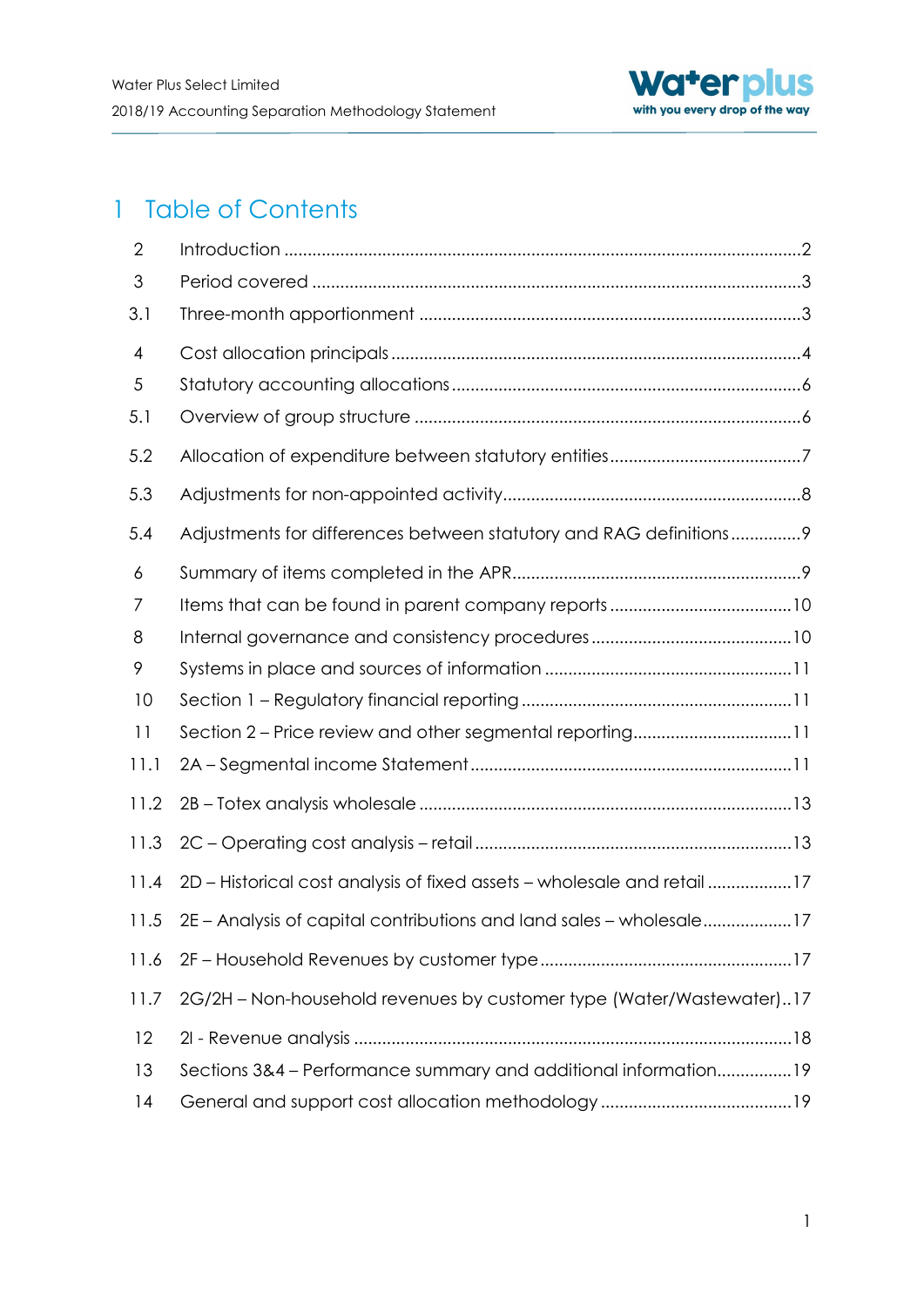

# <span id="page-2-0"></span>2 Introduction

Water Plus Group is a joint venture (JV) formed by Severn Trent Plc (ST) and United Utilities Plc (UU) in response to the market opening for non-household (NHH) retail water and waste services in England. From 1 April 2017, for the first time, all non-household (NHH) customers in England were free to choose their water and waste water retailer. To comply with new regulation around market opening and to provide the best possible service, ST and UU took the decision to exit the NHH retail market by forming the JV and transferring into it their NHH retail business. On formation, the JV also acquired the existing Scottish Retail activity of ST and UU.

The JV was formed in 2016, obtained the necessary market clearances, and began trading on 1 June of that year. During the time between commencement of trading and the market opening on 1 April 2017 Water Plus obtained full economic rights to the NHH customers of ST and UU and acted on their behalf to bill and collect revenues from these customers and pay wholesale charges back to the relevant wholesaler. Water Plus operated under the regulated market for monopoly Water and Sewerage services and so submitted to the market regulator the relevant Annual Performance Report (APR) tables for NHH retail activity. Water Plus published one report for each licence – ST and UU. On 1 April 2017 UU exited the NHH retail market, at which point their NHH customers transferred to Water Plus and were served by them on their own Water and Sewerage Supply Licence (WSSL). However, Water Plus still operated under the ST license of appointment for ST NHH customers as ST had yet to formally exit the NHH retail market. To allow the performance of the ST license of appointment to be assessed accurately and consistently with that of other operators in the market, Water Plus prepared APR figures for its appointed NHH retail activity for the year to 31 March 2018. On 1 July 2018 ST exited the NHH retail market. Water Plus have prepared APR figures for its appointed activity undertaken in the year to 31 March 2019 to accompany the full ST APR. Within these APR tables regulated activity was only undertaken between 1 April 2018 and 30 June 2018 at which point the ST NHH retail customers migrated to Water Plus Select Limited and were served under their WSSL. As these customers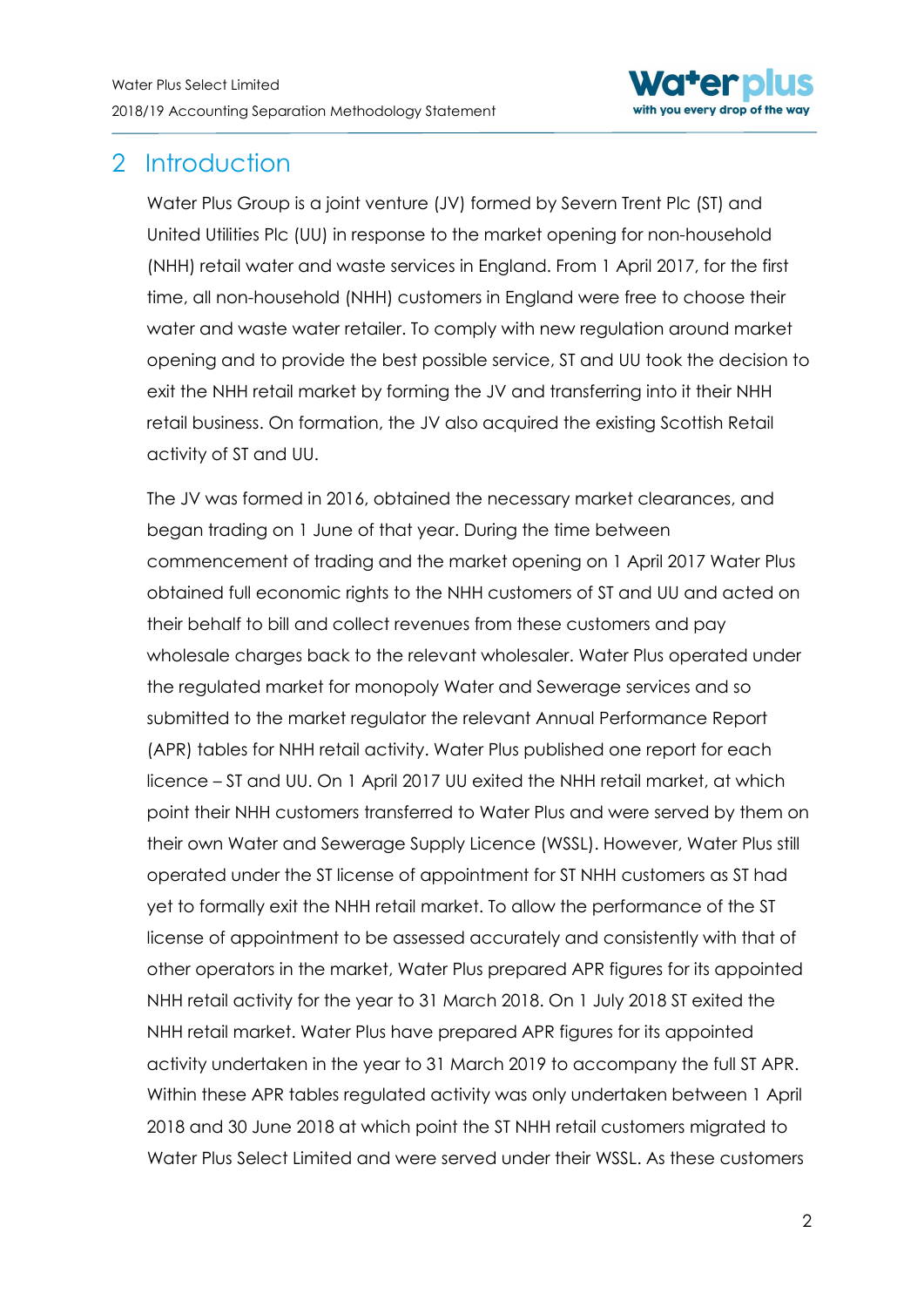

ceased being served under the ST instrument of appointment, the regulated numbers reported cover only the period from 1 April 2018 to 30 June 2018.

This document outlines the methodology applied to complete the regulatory accounting tables of the APR for activity carried out on behalf of Severn Trent Water's appointee licence. This activity was carried out by the entity Water Plus Select Limited.

# <span id="page-3-0"></span>3 Period covered

Per the letter to OFWAT dated 6 December 2016, Water Plus is to prepare APR financial tables for each trading subsidiary that serves NHH customers under the license of appointment of Severn Trent Water (STW). These tables cover the year from 1 April 2018 to 31 March 2019 and contain regulated appointee information for the period 1 April 2018 to 30 June 2018.

Considering the elements of the APR, the complete picture of activity on the ST licence will be presented in accordance the table below. Dark blue figures show the elements and periods covered by the appointee licence holder, STW, and the light blue area shows the elements to be completed by Water Plus.

| Month            | Apr           | May    | Jun | Jul | Aug | Sep | Oct | <b>Nov</b> | Dec | Jan | Feb | Mar |
|------------------|---------------|--------|-----|-----|-----|-----|-----|------------|-----|-----|-----|-----|
| Wholesale        | <b>ST APR</b> |        |     |     |     |     |     |            |     |     |     |     |
| <b>HH</b> retail |               |        |     |     |     |     |     |            |     |     |     |     |
| Non HH<br>retail |               | WP APR |     |     |     |     |     | N/A        |     |     |     |     |

### <span id="page-3-1"></span>3.1 Three-month apportionment

The following principles were used to separate our regulated income and expense for the three-month period from 1 April 2018 to 30 June 2018. Where possible costs were taken directly from the month-end numbers reported internally. Exceptions to this were:

- Overheads and interest these were apportioned based on total year activity multiplied by three twelfths
- Current tax was recalculated based on the resulting profit after allocation of revenue and overheads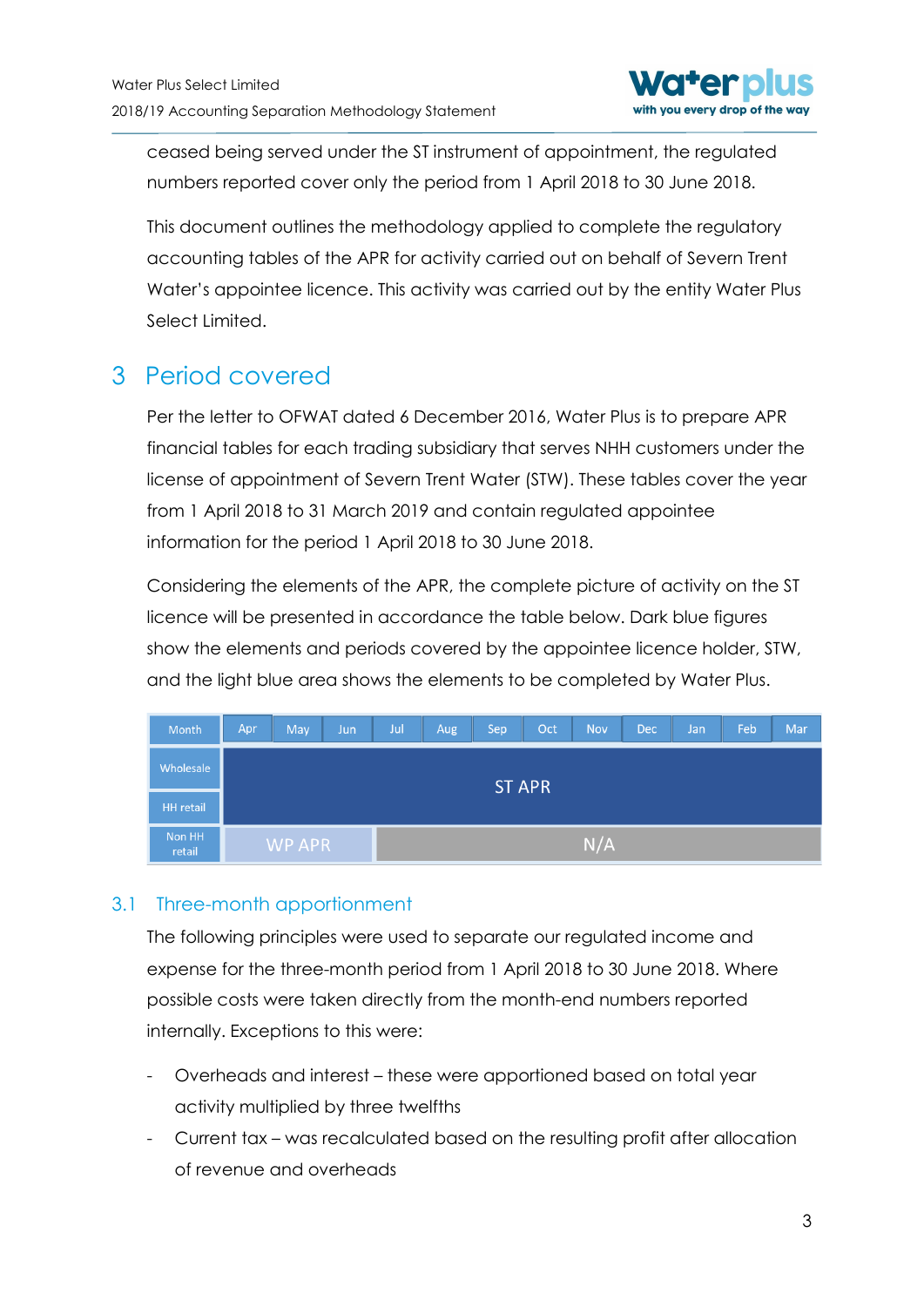

Deferred tax – the year-end charge was spread monthly on a straight-line basis throughout the year.

# <span id="page-4-0"></span>4 Cost allocation principals

Our approach to accounting separation applies the general principles set out in RAG 4 wherever possible. Ofwat has set out the following general principles with which accounting separation systems are required to comply.

**Transparency:** the attribution methods applied within the accounting separation system needs to be transparent. This requires that the costs and revenues apportioned to each service and business unit should be clearly identifiable. The cost and revenue drivers used within the system should also be clearly explained to enable a review of their appropriateness.

Our methodology statement and accounting separation models provide transparency. Costs apportioned to each business unit are identifiable and can be traced back to our Sage ledger.

**Causality**: cost causality requires that costs (and revenues) are allocated to those activities and services that cause the cost (or revenue) to be incurred. This requires that the attribution of costs and revenues to activities and services should be performed at as granular a level as possible.

Wherever possible, bases for costs are allocated to activities that cause the cost to be incurred. Some costs are more remote from the activities being allocated than others and so require an element judgement in their allocation. Details of these allocations are provided below.

**Non-discrimination**: the attribution of costs and revenues should not favour any business unit within the regulated company and it should be possible to demonstrate that internal transfer charges are consistent with the prices charged to external third parties.

Cost allocation bases are as non-discriminatory as possible and are not designed to favour any business unit.

**Objectivity:** the cost and revenue attribution criteria need to be objective and should not intend to benefit any business unit or service.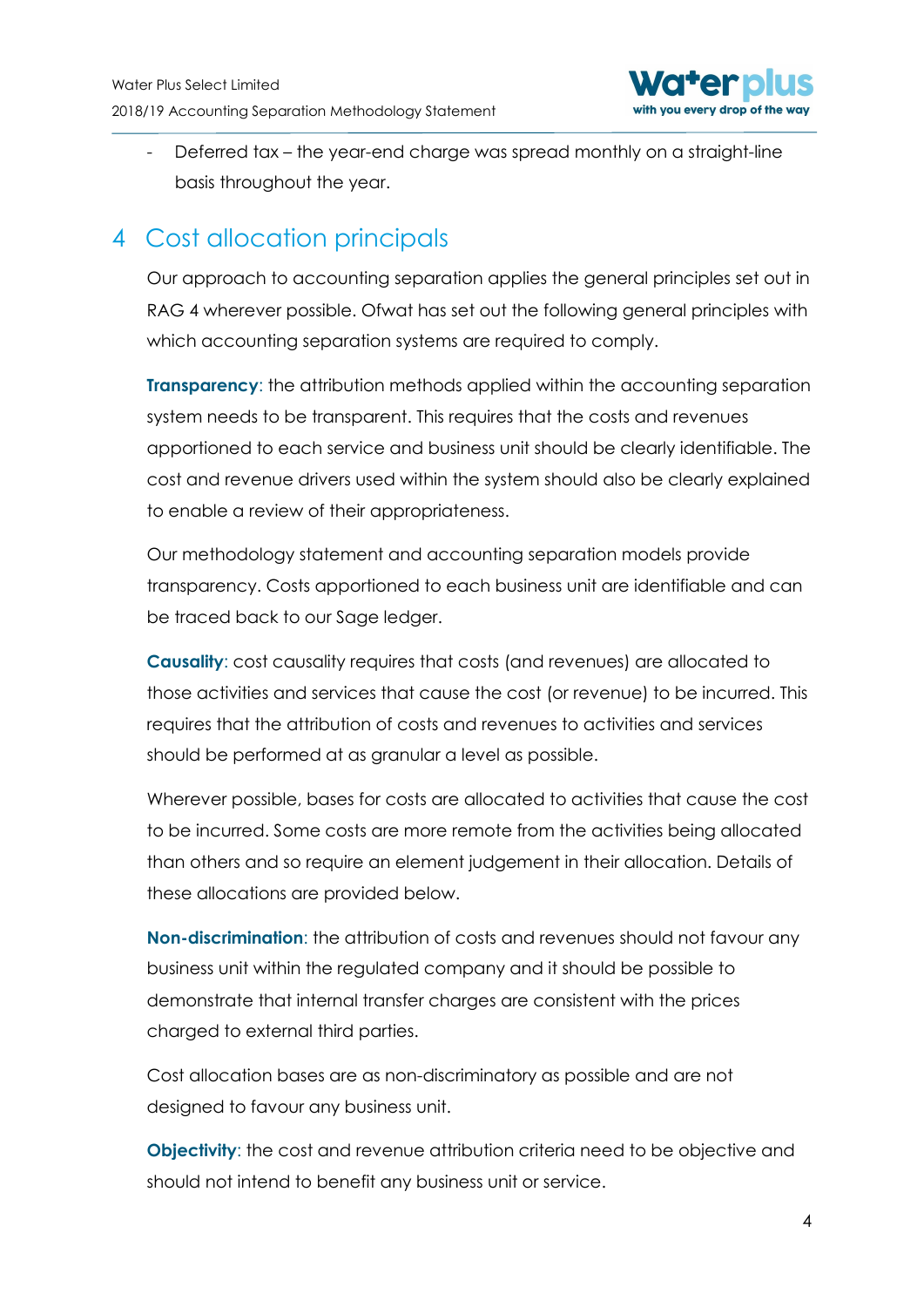

Cost allocation bases are as objective as possible and are not designed to favour any business unit.

**Consistency**: the cost and revenue attribution criteria should be consistent from year to year to enable meaningful comparison of information over time. Changes to the attribution methodology from year to year should be clearly justified and documented.

The method for cost allocation and the drivers applied are consistent with the prior year.

**No cross subsidy between price controls:** Following the introduction of separate binding price controls at the 2014 price review, companies cannot transfer costs between the price control units in setting prices and preparing the APR. The revenue allowance for each price control is determined by the costs specific to that particular price control. Therefore, companies should also ensure that there is no cross subsidy between price control units. In accordance with RAG 5, transfer prices for transactions between price control units should be based on market price unless no market exists, in which case transfer prices should be based on cost. There will also be instances where the transfer price for some internal services and activities should be based on cost, even though a market may exist, for example activities such as treasury, legal or payroll etc. Provided the service or activity is company specific and is being provided internally to all of the price control units, or being provided solely to both the appointed and non-appointed business, then the transfer price should be based on cost.

In line with the separate binding price controls introduced in 2014, costs are compliant with RAG 5.07 'Guideline for transfer pricing in the water and sewerage sectors.'

**Principal use:** Where possible, capital expenditures and associated depreciation should be directly attributed to one of the price control units. Where this is not possible as the asset is used by more than one service, it should be reported in the service of principal use with recharges made to the others services that use the asset reflecting the proportion of the asset used by the other services.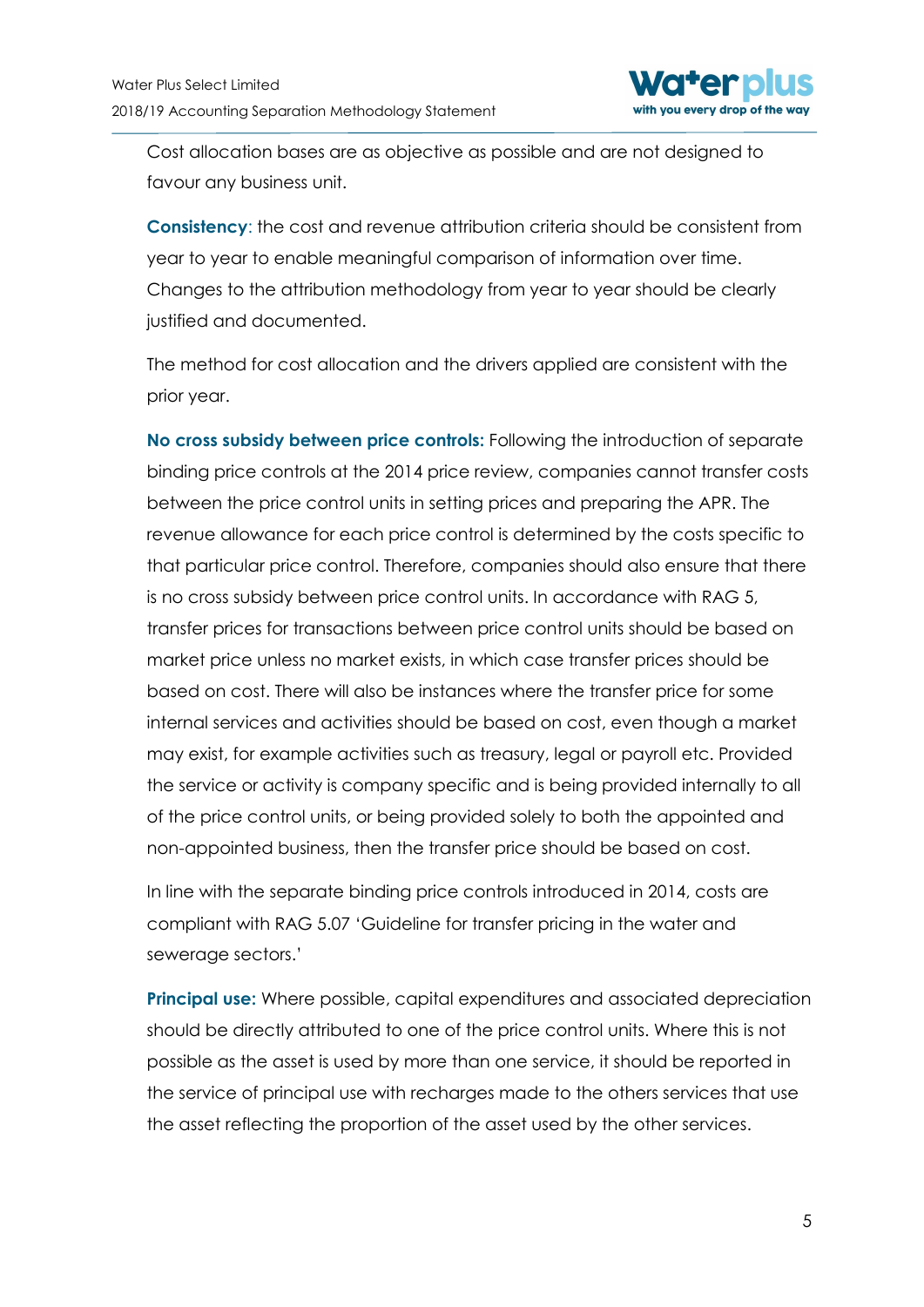

Water Plus only operates in one price control, but has applied the principal use principal in splitting its costs between regulated licences. Assets are held in one entity, and a recharge made to other group entities based on the usage of those assets.

# <span id="page-6-0"></span>5 Statutory accounting allocations

### <span id="page-6-1"></span>5.1 Overview of group structure

Water Plus Group (WPGL) consists of a holding company and two trading entities; Water Plus Limited (WPL) and Water Plus Select Limited (WPSL). Each trading entity is a pre-exiting company from one of the shareholders (ST & UU) that was transferred to Water Plus as part of the joint venture formation. What is



now WPL was formerly United Utilities Water Sales Limited; It contains the assets and customers acquired from UU. What is now WPSL was formerly Severn Trent Select Limited and contains the assets and customers acquired from ST. The relevant revenues and wholesale charges are incurred in the entity in which the relevant licence sits, so Water Plus Limited contains the revenue and wholesale charge of UU's fomer nonhousehold retail customers and Water Plus Select contains the revenue and wholesale charges of ST's Non-Household Retail customers.

As part of the formation of the joint venture and separation of Water Plus from ST and UU an agreement was

reached whereby ST and UU would continue to provide various services for Water Plus until they could be carried out directly by Water Plus. These services, referred to as Transitional Service Agreements, or TSAs are charged directly to the entity to which they relate. For instance, ST charged its TSAs to WPSL and UU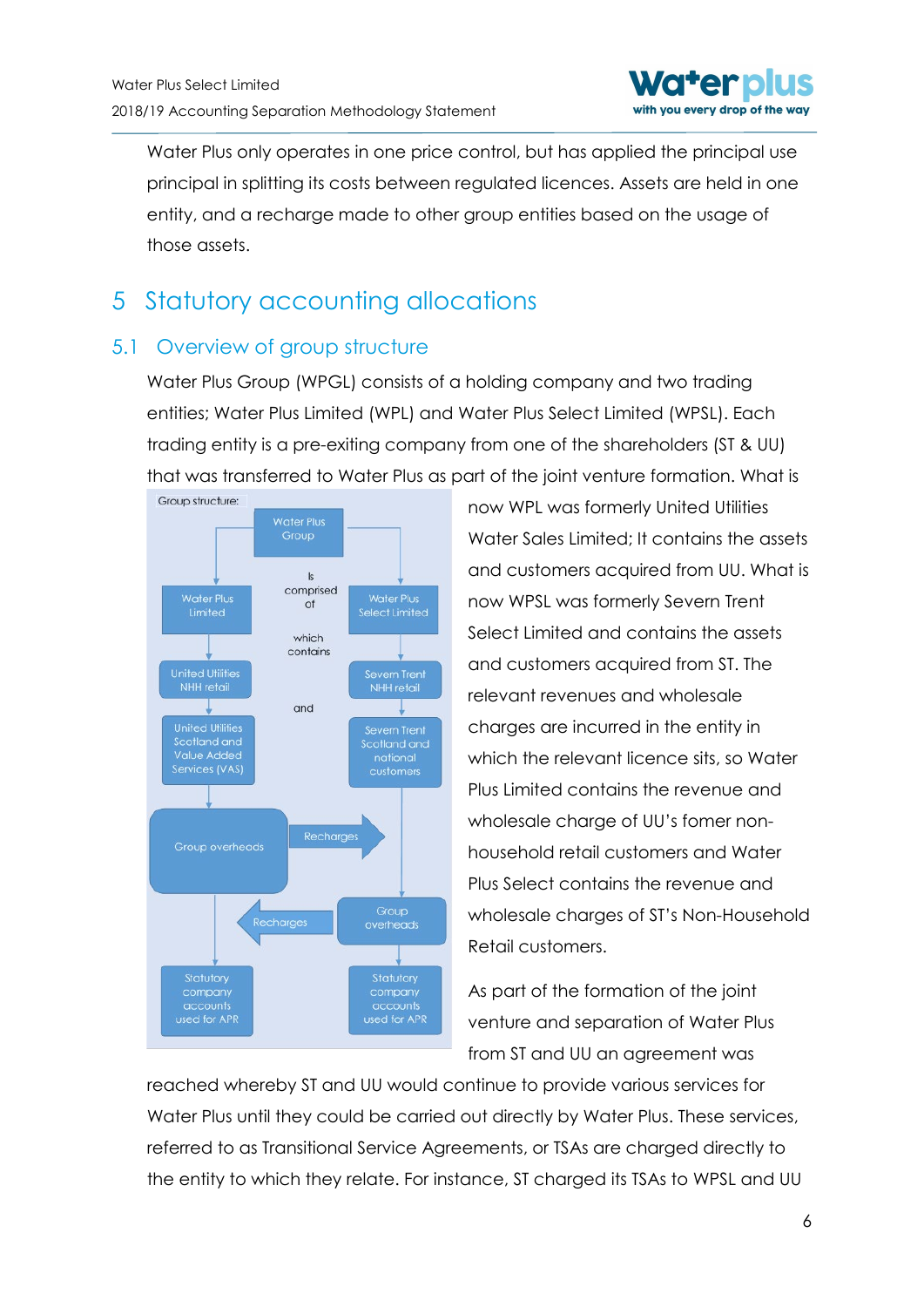

charged its TSAs to WPL. The agreements were drawn up in such a way as to be RAG 5 compliant.

Other expenditure, comprising overheads, costs of serving customers and support function costs are incurred in one or the other subsidiary company based on historical procurement activity so the service delivered does not always relate to the entity in which the cost is incurred. To obtain a view of the relevant income and cost of service for each customer book it is necessary to allocate expenditure between the two entities using a relevant cost driver.

WPSL also serves customers that have switched to Water Plus under its WSSL license, whether former STW appointed customers or new customers from out of area as well as business retail activity in Scotland. These costs also need to be allocated to the correct entity and then separated so that a view of only appointed activity can be obtained.

We first perform recharges to allocate all costs between the two statutory entities, whether appointed or not. Then, once we are happy each entity has the correct total costs we divide costs again between those activities undertaken as part of an appointed water and sewerage licence for England, and those activities that are either not regulated or covered under different regulation.

### <span id="page-7-0"></span>5.2 Allocation of expenditure between statutory entities

Revenue and wholesale charges are raised and recorded directly into the entity to which they relate. They require no further allocation or apportionment between entities.

To ensure consistency with the requirements of the APR we developed a model in which all costs of the business other than wholesale charges, which are directly attributable, are collated and undergo a series of logical steps to be allocated into the correct cost bucket. We started by listing out all costs incurred in the year using the trial balance (TB) from Sage. We then allocated these costs to the statutory cost headings listed in RAG 2.07 and used the suggested cost drivers, where possible, as our basis for allocating the cost. Some expenditure categories need no further allocation as they directly relate to one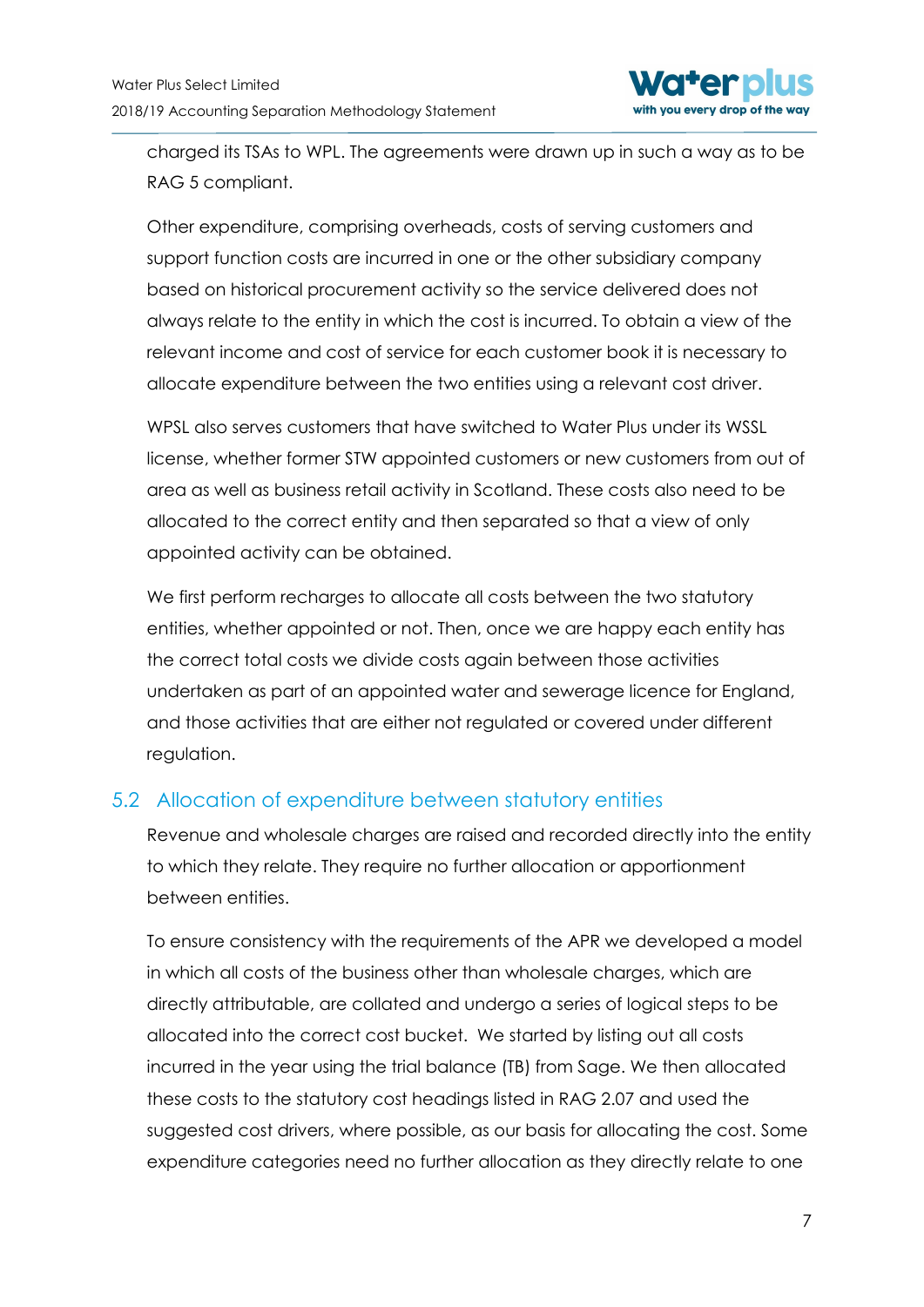

customer book or the other and are already recognised in the correct entity for that customer book. Examples of this are TSA costs, meter reading and bad debt costs. These costs could be directly allocated to the relevant cost heading in the model without need for further apportionment or analysis.

Other expenditure categories could not be directly allocated to one of these headings as the expenditure contained in the line can fall into more than one of the headings. In particular, this is true of staffing cost and business-wide overheads such as IT costs, facilities cost and depreciation. In these cases, we have taken the assumption that overheads are incurred evenly between staff of the group – each staff member used roughly the same amount of IT equipment, uses the same amount of office space and so is responsible for the same amount of heating, lighting and rates overheads. Based on this assumption we then allocated these costs into the RAG 2.07 headings based on FTE headcount in each department in the business. See section 14 for allocation of General and Support overheads.

Once all cost was split into a cost bucket heading, we then chose a suitable cost driver for allocating costs between the different entities. See section 11.3 for the metric chosen. In each case, the decision on which metric to use was guided by the suggested cost drivers listed in RAG 2.07 for the purposes of allocating costs between household and non-household activity.

We next considered any items that were directly attributable to a single entity, such as TSAs discussed above. These costs already sat in the correct entity so no further allocation was necessary prior to allocating them to the relevant cost category. The remaining costs including the share of overheads, were split based on an appropriate cost driver recommended for that heading.

### <span id="page-8-0"></span>5.3 Adjustments for non-appointed activity

Once all costs had been allocated between entities we then split out items that related to non-appointed activities. This included Scottish activity and out-ofarea England activity. Any costs directly attributable were stripped out in their entirety. We could do this because all transactions in Sage are given a dimension flag which determines whether they are a regulated activity or not. The remaining overheads of the entity, which have a regulation flag of "mixed"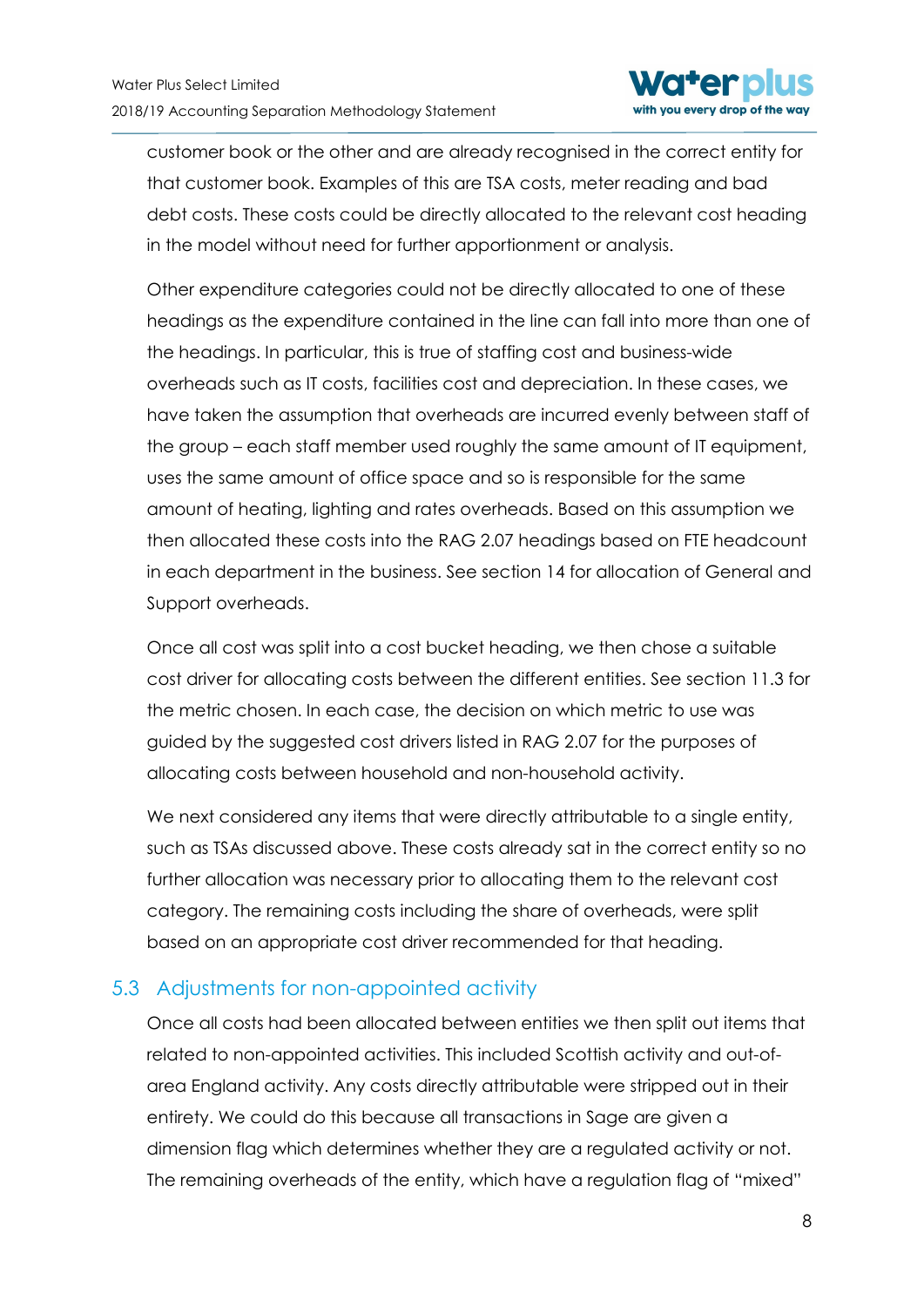

cannot be directly split and were apportioned based on customer numbers. This approach was taken because most of the specific costs relating to nonregulated activity were charged to us directly through the TSAs. The only element to be allocated between regulated and non-regulated buckets was the support costs of the business. These were split by customer numbers as this is a RAG-approved metric for the majority of support costs.

### <span id="page-9-0"></span>5.4 Adjustments for differences between statutory and RAG definitions

WPSL only has one adjustment for differences in statutory and RAG accounting, which is for revenue it has de-recognised in the year. We have no defined benefit pension schemes, share options or capitalised interest.

#### Revenue recognition

WPSL de-recognises revenue for customers which have outstanding debt, but from whom we have received no payment for a period of at least 36 months. We also release any revenue accrual raised against these customers. On the basis that customers who have not paid in over three years are fully provided against, the revenue write-off occurs against the bad debt charge.

### <span id="page-9-1"></span>6 Summary of items completed in the APR

WPSL has not completed all sections of the APR as it only operates in the nonhousehold retail price control and its APR is to be read in conjunction with the APR STW. The tables completed are:

| <b>Section</b> | <b>Name</b>                       | <b>Comments</b> |
|----------------|-----------------------------------|-----------------|
| 1A             | Income statement                  |                 |
| 1B             | Statement of comprehensive income |                 |
| 1 <sup>C</sup> | Statement of financial position   |                 |
| 1D             | Statement of cash flows           |                 |
| 1E             | Net debt analysis                 |                 |
| 2A             | Segmental income statement        | NHH retail only |
| 2C             | Retail opex analysis              |                 |
| 2D             | Historic analysis of fixed assets |                 |
| 2G             | NHH water revenue                 |                 |
| 2H             | NHH waste revenue                 |                 |
| 21             | Revenue analysis                  |                 |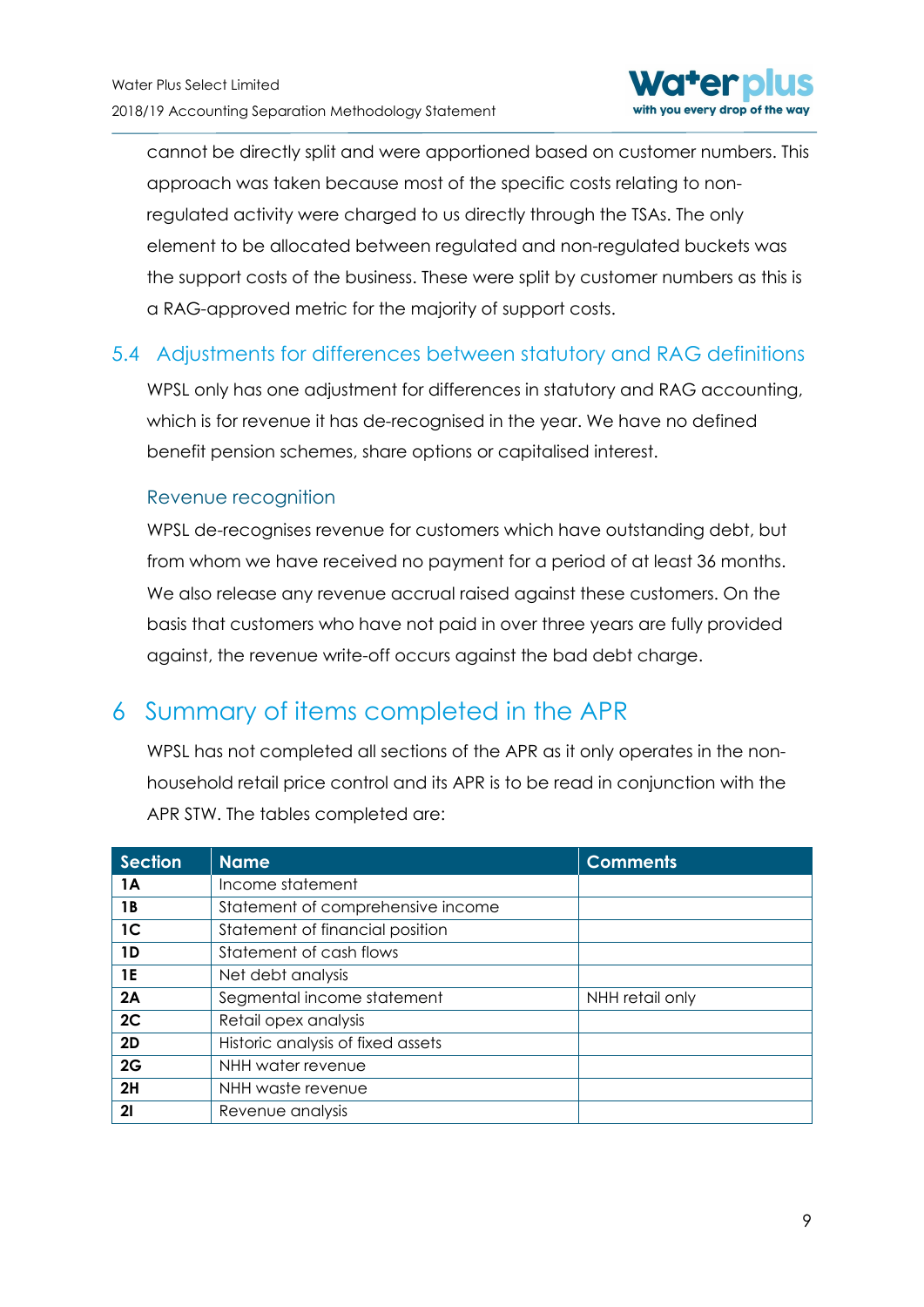

# <span id="page-10-0"></span>7 Items that can be found in parent company reports

The following tables are not relevant to WPSL. All information relating to these areas of the APR can be found in the parent company APR:

| <b>Section</b> | <b>Name</b>                                | <b>Comments</b>             |
|----------------|--------------------------------------------|-----------------------------|
| 1F             | <b>Financial flows</b>                     | Wholesaler specific metrics |
|                |                                            | do not apply                |
| 2B             | Wholesale totex analysis                   | WP does not operate as a    |
|                |                                            | wholesaler                  |
| 2E             | Capital contributions and land sales       | WP receives no grants or    |
|                |                                            | contributions towards its   |
|                |                                            | assets.                     |
| 2F             | Household revenue                          | WP does not provide HH      |
|                |                                            | water.                      |
| 2J             | Infrastructure network reinforcement costs | WP owns no infrastructure   |
|                |                                            | assets                      |
| 3A             | Outcome performance                        | Wholesaler specific table   |
| 3B             | Sub-measure performance table              | Wholesaler specific table   |
| 3 <sub>C</sub> | AIM table                                  | Wholesaler specific table   |
| 3D             | SIM table                                  | Wholesaler specific table   |
| 3S             | Shadow reporting of new definition data    | Wholesaler specific table   |
| <b>4A</b>      | Non-financial information                  | All HH related              |
| 4B             | Totex analysis                             | Not relevant to NHH retail  |
| 4C             | <b>RCV</b>                                 | NHH retail only             |
| 4D             | Wholesale water totex analysis             | Not relevant to NHH retail  |
| <b>4E</b>      | Wholesale waste-water totex analysis       | Not relevant to NHH retail  |
| 4F             | Household opex analysis                    | Not relevant to NHH retail  |
| 4G             | Current cost income statement              | Not relevant to NHH retail  |
| 4H             | <b>Financial metrics</b>                   | WP has no RCV so cannot     |
|                |                                            | complete these metrics      |
| 41             | <b>Financial derivatives</b>               | WP holds no derivatives     |

### <span id="page-10-1"></span>8 Internal governance and consistency procedures

Information relating to cost allocations is prepared by the Management Accountant for operating costs. Income tables are prepared by the income and debt Management Accountant. These figures are prepared in a model, which is reviewed by the Financial Controller.

Information is input into the APR tables by the Financial Accountant using the TB from the statutory accounts and extracts from the costs and income models. All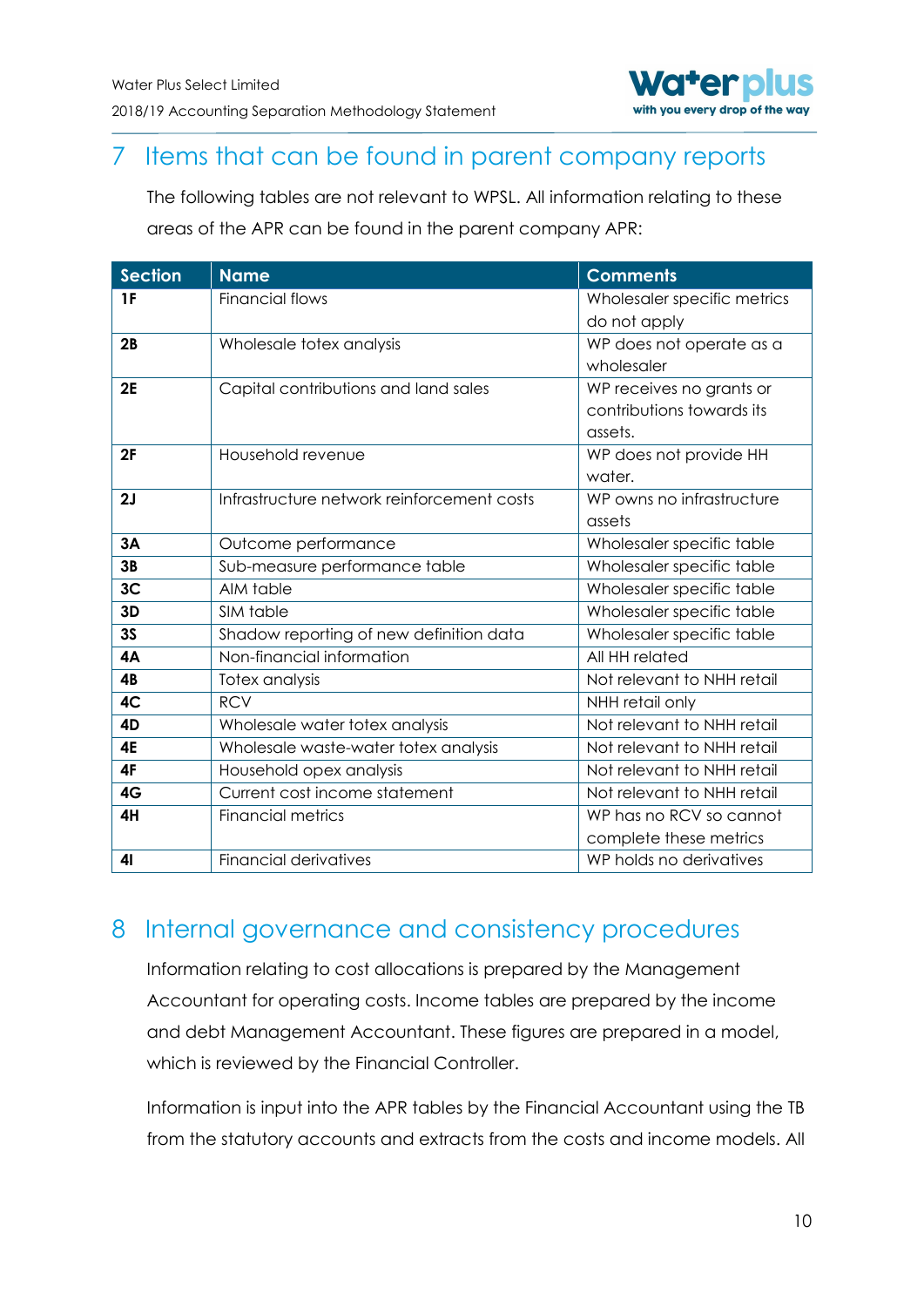

items of cost and income are reconciled back to the TB before posting. The templates undergo a review by the Financial Controller prior to being published.

Fixed asset numbers are taken directly from the fixed asset register by the Financial Accountant and are reconciled to the TB as part of the preparation of the financial tables.

# <span id="page-11-0"></span>9 Systems in place and sources of information

We obtained information from various sources. The primary source of information was the trial balance (TB) taken from Sage. This provided the base income and cost information categorised based on the nature of the income or cost. Supplementary information for use in the revenue analysis and to help with cost allocations was obtained from our billing system, MECOMS.

# <span id="page-11-1"></span>10 Section 1 – Regulatory financial reporting

Information from this section was taken from the extended trial balance (ETB) used to prepare our statutory accounts. The ETB was the TB from Sage plus the addition of various presentational adjustments made for statutory reporting purposes. The adjustment for revenue recognition was one of the ETB journals, this was added back as a statutory to RAG adjustment in the section 1 tables. All non-regulated activity calculated per the methodology outlined in section 5 above was removed in the non-appointed columns of these tables to leave a RAG-compliant, appointed business total in the right-most column.

# <span id="page-11-2"></span>11 Section 2 – Price review and other segmental reporting

### <span id="page-11-3"></span>11.1 2A – Segmental income Statement

The segmental income statement analyses appointed activity down to operating profit between price control segments and any recharges made between segments for use of fixed assets.

WPSL only contains activity sitting within the non-household retail segment as only this element of operations has been transferred from STW. Any columns relating to other price controls have been marked n/a as shown in the example below: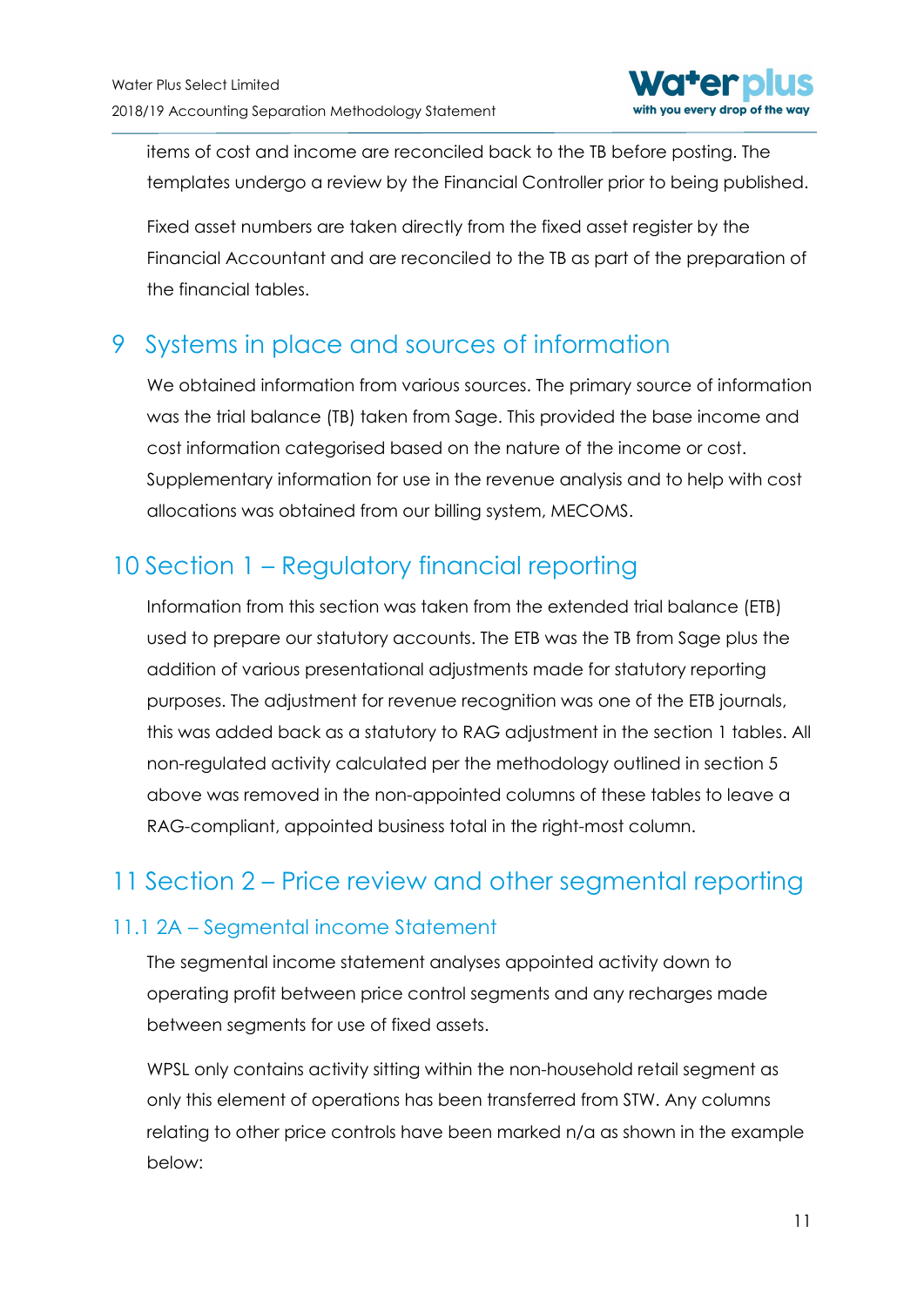2018/19 Accounting Separation Methodology Statement



|                                   | <b>Current year</b> |                   |           |                |              |  |
|-----------------------------------|---------------------|-------------------|-----------|----------------|--------------|--|
|                                   | Retail              |                   | Wholesale |                | <b>Total</b> |  |
|                                   | Household           | Non-<br>household | Water     | Waste<br>water |              |  |
|                                   |                     |                   |           |                |              |  |
| Revenue - price control           |                     | ı                 |           |                | c            |  |
| Revenue - non price control       |                     |                   |           |                | с            |  |
| Operating costs                   |                     |                   |           |                | с            |  |
| Other operating income            |                     | ı                 |           |                | c            |  |
| Operating profit before recharges | Я<br>Z              | c                 |           |                | c            |  |
|                                   |                     |                   |           |                |              |  |
| Recharges from other segments     |                     | ı                 |           |                | с            |  |
| Recharges to other segments       |                     | ı                 |           |                | с            |  |
| <b>Operating profit</b>           | C                   | с                 | С         | C              | с            |  |
|                                   |                     |                   |           |                |              |  |
| Surface water drainage rebates    |                     |                   |           |                |              |  |

#### Revenue price control

The price control revenue is retrieved from table 2I Revenue analysis and wholesale control reconciliation. This table analyses revenue between Wholesale Water and Waste-water charges and retail revenue by Retail Household and Retail Non-household, of which only Retail Non-household is relevant to Water Plus Limited. Refer to table 2I for allocation methodology.

#### Revenue non-price control

WPSL has no appointed revenue which is not governed by price control. We analysed appointed revenue against the income categorisation table in Appendix 1 of RAG4.08 and concluded that as a business, WPSL offers none of the services listed.

#### Operating costs

Operating costs are those disclosed in table 2C. See table 2C notes for details of how these costs have been allocated.

#### Other operating income

WPSL does not have any other operating income other than its appointed revenue.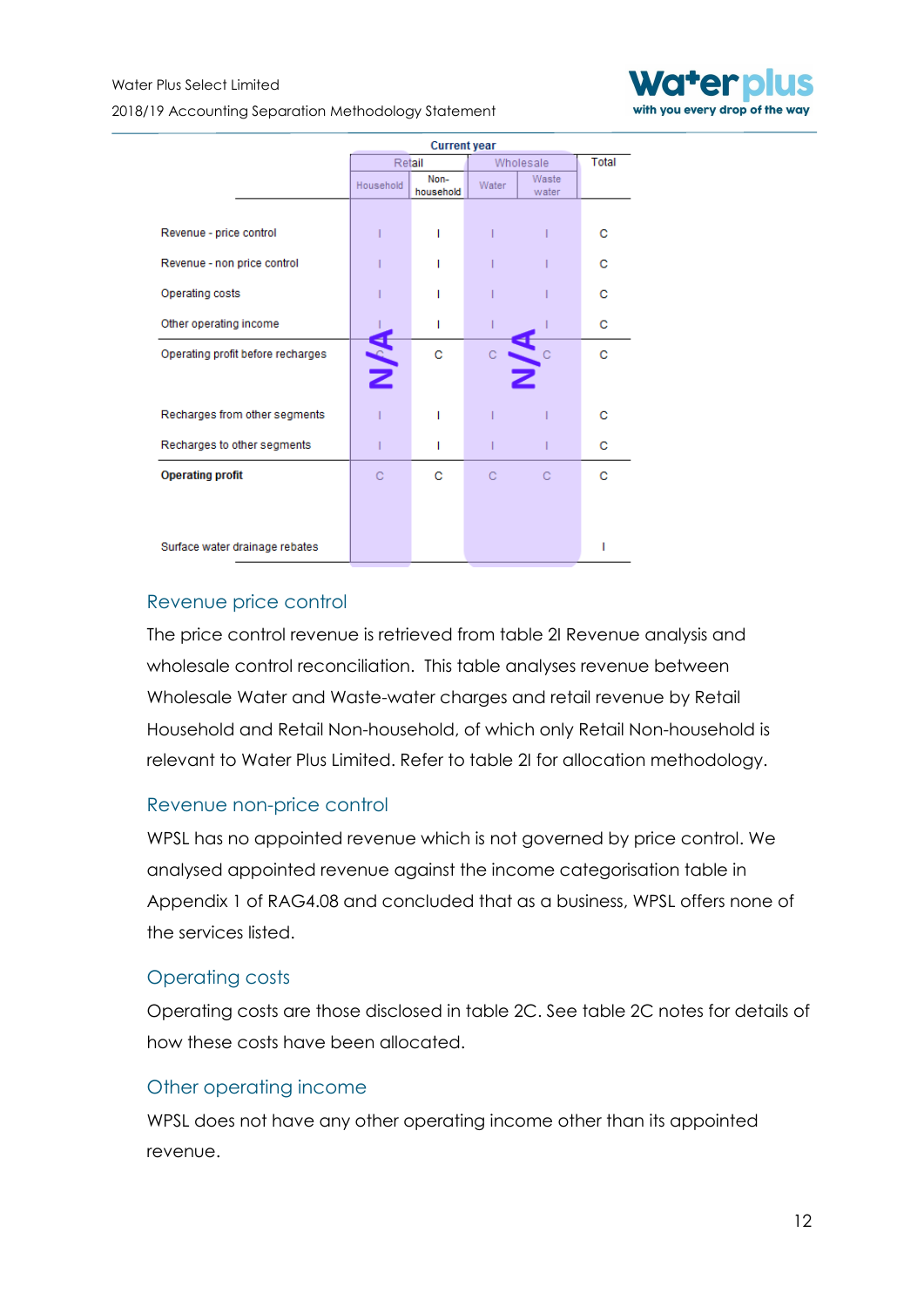

#### Recharges to/from other segments

WPSL only operates in one segment, therefore no recharges are raised.

#### Surface water drainage rebates

WPSL has no surface water drainage rebates.

#### <span id="page-13-0"></span>11.2 2B – Totex analysis wholesale

This table is not applicable to WPSL as the company only operates in the retail non-household segment so has no wholesale activity.

### <span id="page-13-1"></span>11.3 2C – Operating cost analysis – retail

As discussed above, costs are allocated into their relevant cost bucket as part of the allocation of costs between entities (and in turn between appointee licences). See section 5.2.

For each cost an appropriate driver was chosen using the hierarchy of relevant cost drivers in RAG 2.07. For each cost bucket, we were able to choose a driver from those suggested in the standard. Descriptions of how we acquired values for each cost driver are covered above. The driver applied to each cost and an explanation where we have deviated from the first-choice suggestion of cost driver is given below:

| <b>Heading per Pro</b><br>forma <sub>2C</sub> | Cost                                                 | Cost driver recommended (where<br>cost cannot be directly attributed)                                                                                                | Cost driver adopted<br>by Water Plus |
|-----------------------------------------------|------------------------------------------------------|----------------------------------------------------------------------------------------------------------------------------------------------------------------------|--------------------------------------|
| Customer services                             | Billing                                              | Number of bills raised                                                                                                                                               | Number of bills<br>raised            |
| Customer services                             | Payment handling,<br>remittance and cash<br>handling | Number of payments received                                                                                                                                          | Amount of cash<br>collected          |
| Customer services                             | Charitable trust<br>donations                        | n/a                                                                                                                                                                  | n/a                                  |
| Customer services                             | Vulnerable customer<br>schemes                       | n/a                                                                                                                                                                  | n/a                                  |
| Customer services                             | Non-network<br>customer enquiries<br>and complaints  | In order of preference:<br>1. Time spent on non-network<br>customer enquiries and<br>complaints.<br>2. volume of non-network<br>customer enquiries and<br>complaints | Number of<br>complaints calls        |
| Customer services                             | Network customer<br>enquiries and<br>complaints      | In order of preference:<br>1. Time spent on network customer<br>enquiries and complaints.<br>2. volume of network customer<br>enquiries and complaints               | Number of<br>complaints calls        |
| Customer services                             | Investigatory visits/first<br>visit to the customer  | In order of preference:<br>1. Time spent on investigatory visits<br>2. volume of investigatory visits                                                                | n/a                                  |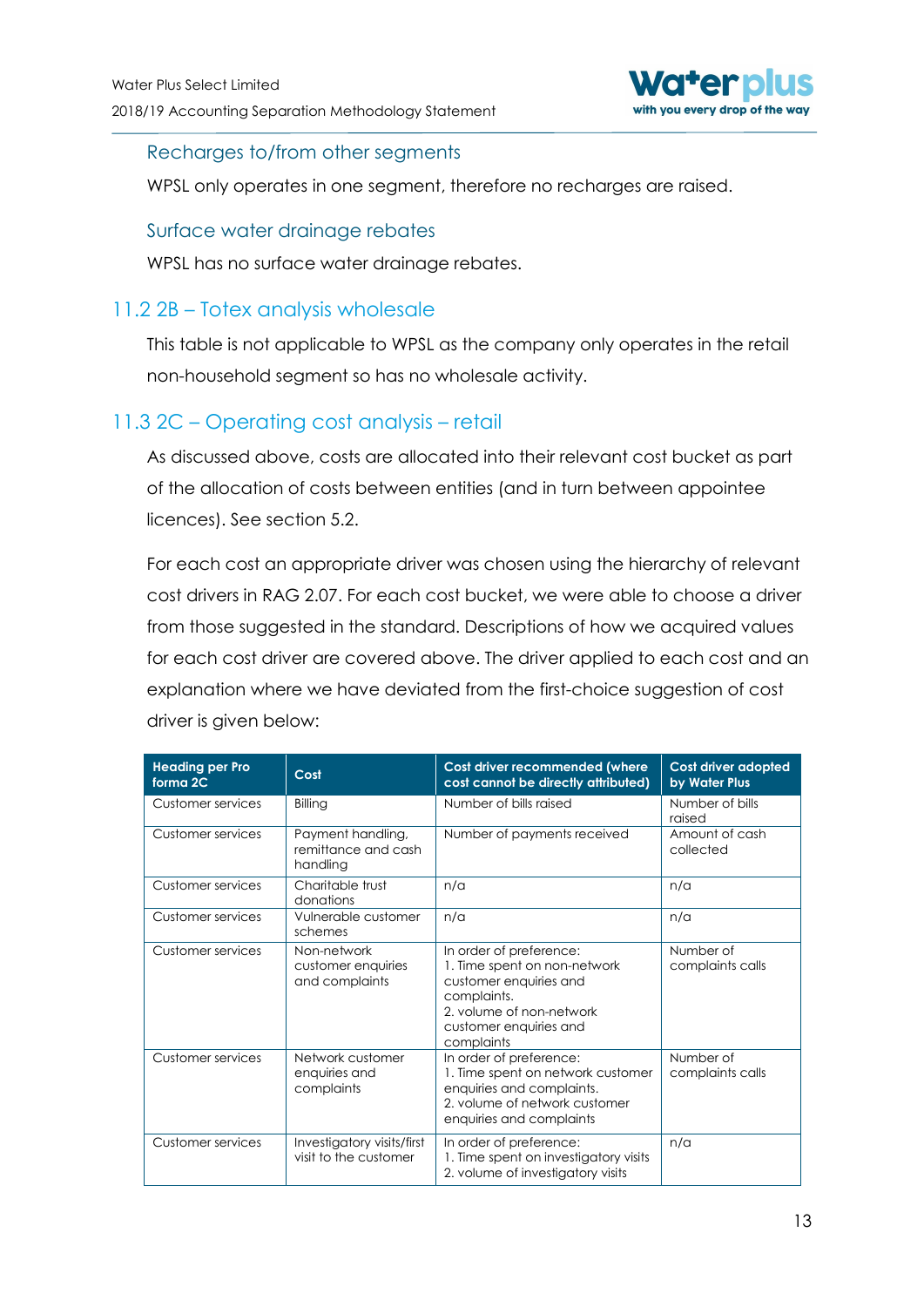#### 2018/19 Accounting Separation Methodology Statement



| <b>Heading per Pro</b><br>forma <sub>2C</sub> | Cost                                                                       | Cost driver recommended (where<br>cost cannot be directly attributed)                                                                                                                                  | Cost driver adopted<br>by Water Plus |
|-----------------------------------------------|----------------------------------------------------------------------------|--------------------------------------------------------------------------------------------------------------------------------------------------------------------------------------------------------|--------------------------------------|
| Customer services                             | Other customer<br>services                                                 | In order of preference:<br>1. Time (based on timesheets)<br>2. Appropriate cost driver (based<br>on nature of cost)<br>3. Customer numbers                                                             | Number of calls                      |
| Debt management                               | Debt management                                                            | Debt outstanding for more than 30<br>days (that is, not current debt)                                                                                                                                  | Amount of cash<br>collected          |
| Doubtful debts                                | Doubtful debts                                                             | n/a - direct attribution on a<br>customer type (meaning<br>household or non-household)<br>specific basis                                                                                               | Direct split from<br>general ledger  |
| Meter reading                                 | Meter reading                                                              | In order of preference:<br>1. Time (based on timesheets)<br>2. Number of meter reads<br>factored by scheduling an<br>allowance for average time<br>taken.<br>3. Number of meter reads                  | Direct split from<br>general ledger  |
| Services to                                   | Services to                                                                | n/a - direct attribution to non-                                                                                                                                                                       | n/a                                  |
| developers                                    | developers                                                                 | household                                                                                                                                                                                              |                                      |
| Other operating<br>expenditure                | Disconnections and<br>reconnections                                        | n/a - direct attribution to non-<br>household                                                                                                                                                          | <b>Total Customer</b><br>numbers     |
| Other operating<br>expenditure                | Demand-side water<br>efficiency initiatives                                | Direct allocation where initiatives<br>are specific to non-household,<br>otherwise customer numbers                                                                                                    | <b>Total Customer</b><br>numbers     |
| Other operating<br>expenditure                | Customer-side leaks                                                        | Directly attributable on a job<br>specific basis                                                                                                                                                       | <b>Total Customer</b><br>numbers     |
| Other operating<br>expenditure                | Other direct costs                                                         | In order of preference:<br>1. Time (based on timesheets)<br>2. Appropriate cost driver (based<br>on nature of cost) where time<br>basis is not possible and there is<br>not an obvious cost driver.    | <b>Total Customer</b><br>numbers     |
| Other operating<br>expenditure                | General and support<br>- IT costs                                          | In order of preference:<br>1. An appropriate cost driver<br>depending on the nature of IT<br>costs.<br>2. Number of computers and<br>mobile devices (where there is not<br>an appropriate cost driver) | <b>Total Customer</b><br>numbers     |
| Other operating<br>expenditure                | General and support<br>- Motor vehicles                                    | In order of preference:<br>1. Number of motor vehicles<br>2. Customer numbers                                                                                                                          | Total Customer<br>numbers            |
| Other operating<br>expenditure                | General and supoprt<br>- Finance, HR, Payroll,<br>General<br>Management    | In order of preference:<br>1. Time (based on timesheets)<br>2. FTEs<br>3. Customer numbers                                                                                                             | <b>Total Customer</b><br>numbers     |
| Other operating<br>expenditure                | Executive directors'<br>remuneration                                       | In order of preference:<br>1. Time (based on timesheets)<br>2. Management estimate (with<br>supporting commentary)                                                                                     | <b>Total Customer</b><br>numbers     |
| Other operating<br>expenditure                | Non-executive<br>directors'<br>remuneration                                | In order of preference:<br>1. Time (based on timesheets)<br>2. Management estimate (with<br>supporting commentary ie time<br>spent to board meetings)                                                  | <b>Total Customer</b><br>numbers     |
| Other operating<br>expenditure                | General and support<br>- Facilities, buildings /<br>grounds<br>maintenance | In order of preference:<br>1. Floor space<br>2. FTEs<br>3. Customer numbers                                                                                                                            | <b>Total Customer</b><br>numbers     |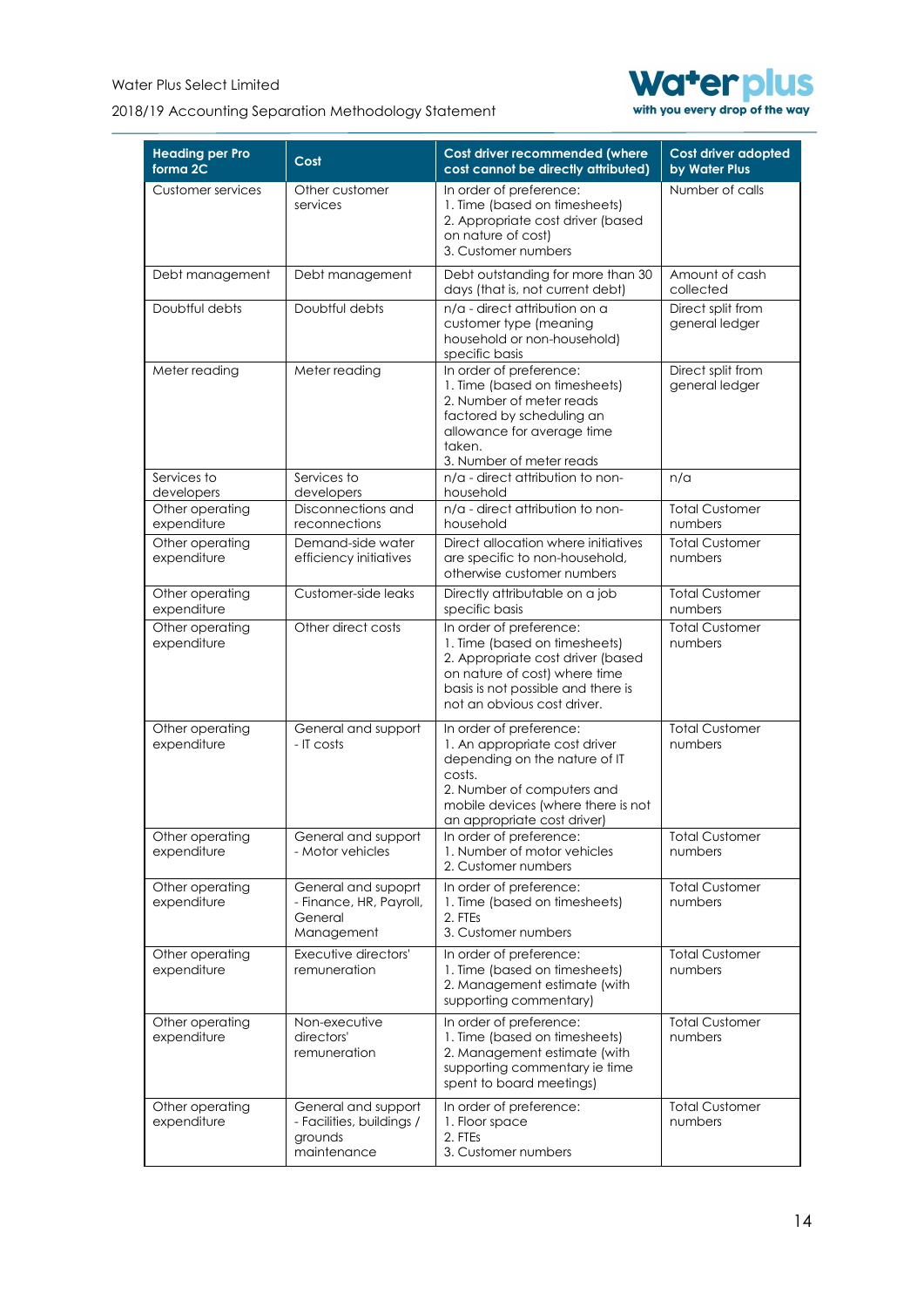2018/19 Accounting Separation Methodology Statement



with you every drop of the way

| <b>Heading per Pro</b><br>forma <sub>2C</sub> | Cost                                             | Cost driver recommended (where<br>cost cannot be directly attributed)                                                                                   | <b>Cost driver adopted</b><br>by Water Plus |
|-----------------------------------------------|--------------------------------------------------|---------------------------------------------------------------------------------------------------------------------------------------------------------|---------------------------------------------|
| Other operating<br>expenditure                | General and support-<br>insurance                | FTEs for employers/employees<br>liability of more appropriate cost<br>driver for other types of insurance                                               | <b>Total Customer</b><br>numbers            |
| Other operating<br>expenditure                | Other general and<br>support costs               | In order of preference:<br>1. Appropriate cost driver (based<br>on nature of cost) where there is<br>not an obvious cost driver.<br>2. Customer numbers | <b>Total Customer</b><br>numbers            |
| Other operating<br>expenditure                | Other business<br>activies (regulation<br>costs) | In order of preference:<br>1. Appropriate cost driver (based<br>on nature of cost) where there is<br>not an obvious cost driver.<br>2. Customer numbers | <b>Total Customer</b><br>numbers            |
| Other operating<br>expenditure                | Local authority rates                            | In order of preference:<br>1. Floor space<br>2. FTFs<br>3. Customer numbers                                                                             | <b>Total Customer</b><br>numbers            |
| Third prty services                           | <b>Third Party services</b>                      | Direct attribution where possible.<br>Otherwise appropriate cost driver<br>based on nature of cost.                                                     | <b>Total Customer</b><br>numbers            |
| Depreciation                                  | Depreciation                                     | Per section 2.3 of RAG 2                                                                                                                                | <b>Total Customer</b><br>numbers            |

Key decisions made in deciding upon cost driver to use and allocation of costs were:

#### Payment handling, remittance and cash handling

WPSL is a new business, we are developing our suite of Management Information, which currently does not report number of payments received. Instead we have used the value of the payments received on the basis that given the size of the two customer books, variety of billing frequencies and payment types, the value of cash received is a reasonable proxy for number of payments received.

Charitable trust donations and vulnerable customer schemes WPSL does not currently engage in this activity.

#### Network and non-network customer enquiries and complaints

It is assumed that there is an aggregation here between retail and non-retail. WPSL received calls for network matters, which were passed on to the relevant wholesaler. In return, wholesalers took calls relating to retailers and passed these on to Water Plus. Other than General Standards of Service, for which there is a formal recharging mechanism, there is no formal mechanism for recharging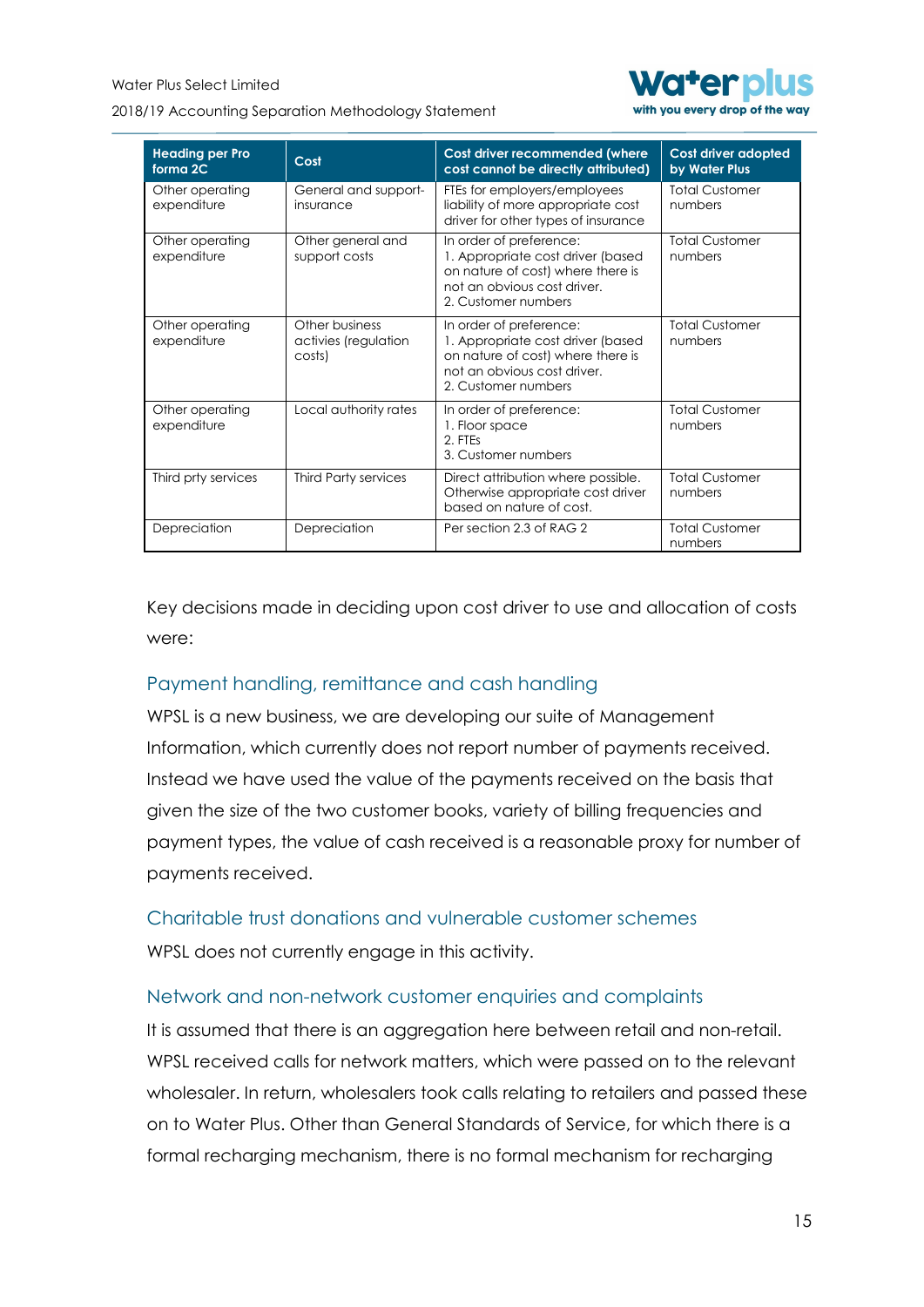

these costs to a wholesaler. As WPSL operates only in the Retail NHH segment any admin costs relating to handling network enquiries have been left in the NHH segment.

#### Debt management

We have used cash collected as a metric for debt management as this is representative of the amount of time spent by staff on the activity.

### Doubtful debts

All doubtful debt costs are already directly split by entity and regulatory status so there is no need for further apportionment because it is an internal calculation specific to each area of the business.

#### Meter reading

We used number of customers in each bucket as the basis for allocating meter read costs between each segment. All meter reading activity of Water Plus is outsourced to third party providers. Given the size of the customer book in each segment (several thousand to several hundred thousand customers) each segment is highly aggregated, so we have taken the view that dividing meter read costs by the number of customers is a sensible approach to obtaining an average meter read per customer and thereby per segment.

### Services to developers

The admin cost of services to developers is classified as a non-household retail cost by Ofwat, but this service has remained with the wholesaler so there are no costs to show in Water Plus. No recharges have been raised between the wholesaler and Water Plus for this service as costs are recovered by the wholesaler. For services to developers performed under this appointee licence see the APR of STW.

#### Disconnections and reconnections

RAG 2 states that all this cost is directly attributable to NHH. In the case of Water Plus, we need to further allocate the cost between work carried out on the United Utilities or Severn Trent licence. A proportion of the cost can be directly allocated, however the element not directly attributable, such as the element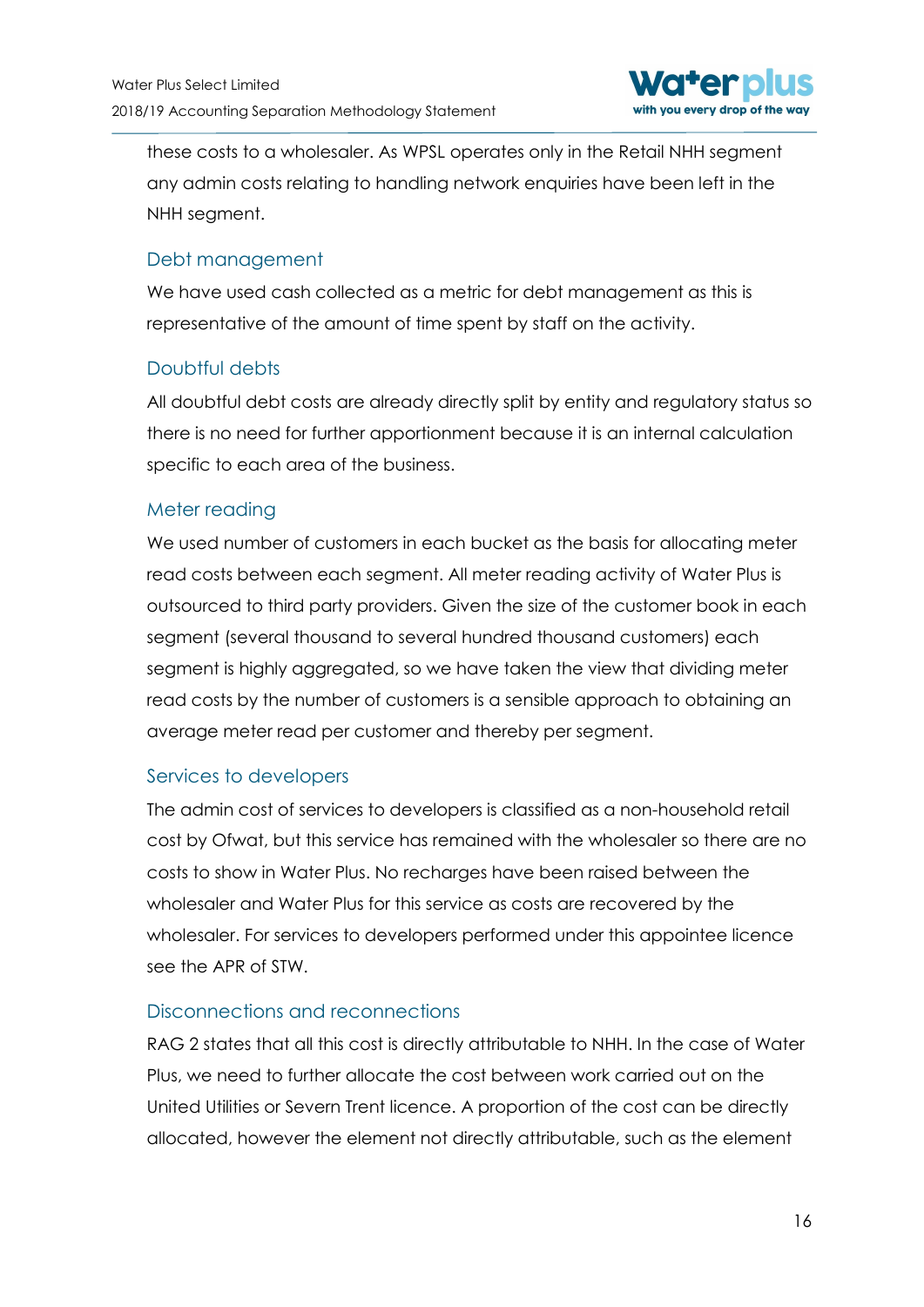

relating to overheads has been split between entity based on customer numbers.

#### Customer-side leaks

Water Plus has not engaged in this activity. This service has been carried out by the wholesaler and is recorded as a NHH retail activity in their APR.

### Other operating expenditure

We used customer numbers as the cost driver for all Other operating expenditure categories. We did this because WPSL is a customer-driven business and it is the service of these customers that drives our costs more than any other factor. The number of customers dictates the software we need as a business, the number of staff needed to service them, and by virtue of this, the level of property and overhead costs we must incur. Other suggested drivers, such as floor space or timesheets provide a less direct view of how the cost should be apportioned.

### <span id="page-17-0"></span>11.4 2D – Historical cost analysis of fixed assets – wholesale and retail

All fixed assets relate to retail activities so have been disclosed in this table as such.

### <span id="page-17-1"></span>11.5 2E – Analysis of capital contributions and land sales – wholesale

This table has not been prepared as Water Plus engages in no wholesale activity, does not receive grants and owns no land.

### <span id="page-17-2"></span>11.6 2F – Household Revenues by customer type

This table has not been prepared as Water Plus engages in no household activity.

### <span id="page-17-3"></span>11.7 2G/2H – Non-household revenues by customer type

### (Water/Wastewater)

### 2G/H Total non-default tariffs

There are no appointee customers served by Water Plus Select on non-default tariffs.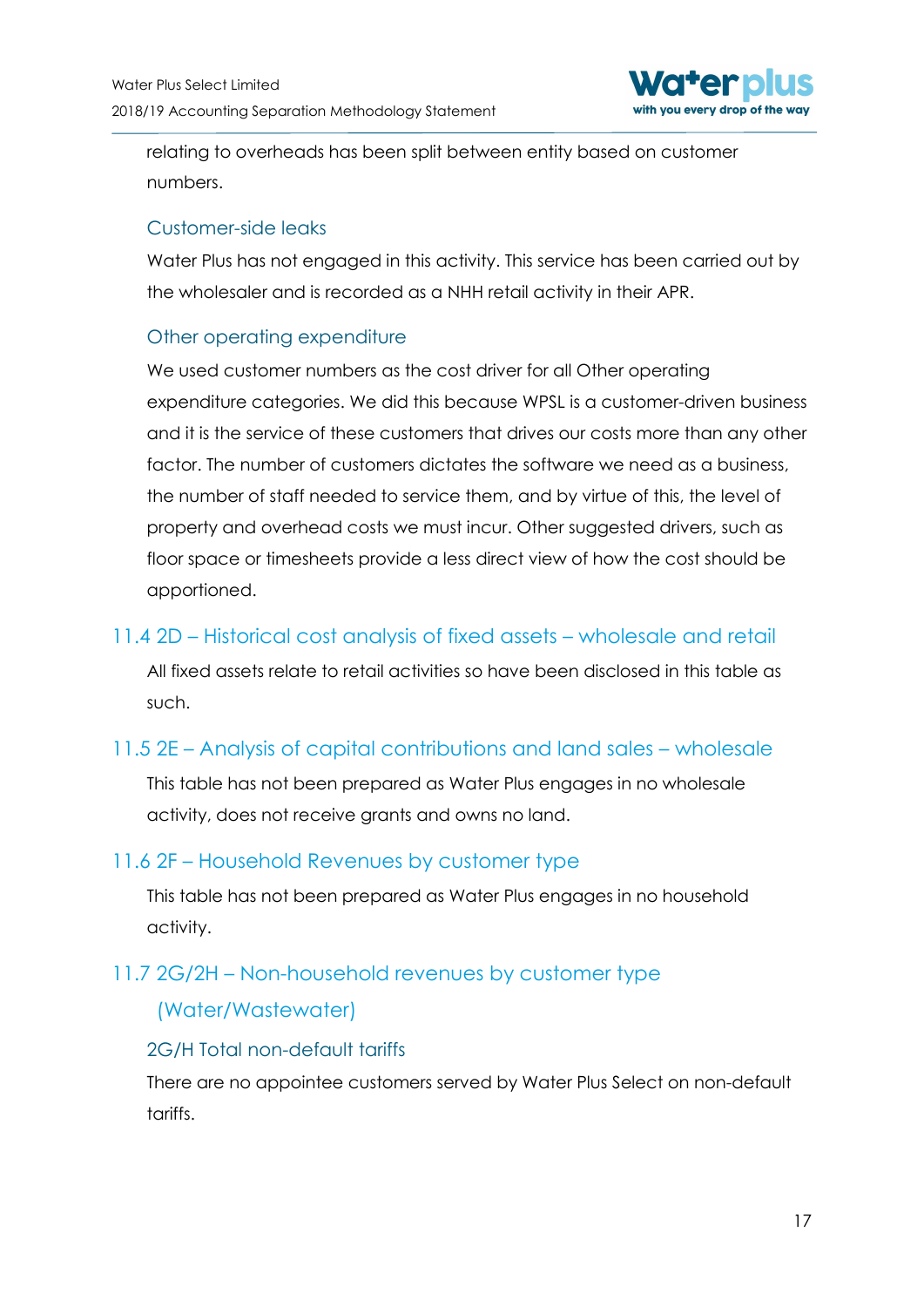

#### 2G/H Default tariffs

The methodology we apply to calculate the tariff band information for default tariffs used data from the Sage general ledger and from our Scheme of Charges submission to allocate revenue to the correct bands.

The Scheme of Charges splits out the proportion of our revenue occurring from each tariff. The same tariffs are mapped within the Mecoms billing system, which in turn feeds the general ledger in sage. By mapping the proportions of revenue per the Scheme of Charges by tariff, we then apply the same proportion to the relevant general ledger lines in Sage to split out total revenue by tariff band. Some general ledger lines can be matched in their entirety to a tariff band, for instance the "Unmeasured water" general ledger line maps directly into band 19 "Water: unmeasured and 0-5 Ml/a". Where a direct map cannot be established, for instance "Measured water" could contain revenue for customer with measured water from 0-50Ml/a, and thus some revenue relating to both band 19 and band 20. In these cases, the Scheme of Charges proportions were used to split revenue accordingly. This ensured an accurate split of revenues, retail and wholesale, into the correct band. This method allowed us to allocate both billed and unbilled revenue into the correct band.

# <span id="page-18-0"></span>12 2I - Revenue analysis

All information for Table 2I is compiled from the same income tables as 2G and 2H. For unmeasured water income, we used only the unmeasured water information from Sage. The sum total of measured water was the total revenue for measured water per table 2G less the measured amount recorded in Sage. The same approach was taken with wastewater.

There are no non-standard tariffs for the customers served by WPSL. All other income from each table is measured income.

Final checks are carried out to check that each of the individual tables total up to the revenue total in 2I. For wholesale, retail and total income each total in table 2I should come back to the combined total of 2G and 2H, as well as the overall total coming back to the same as the statutory regulatory total.